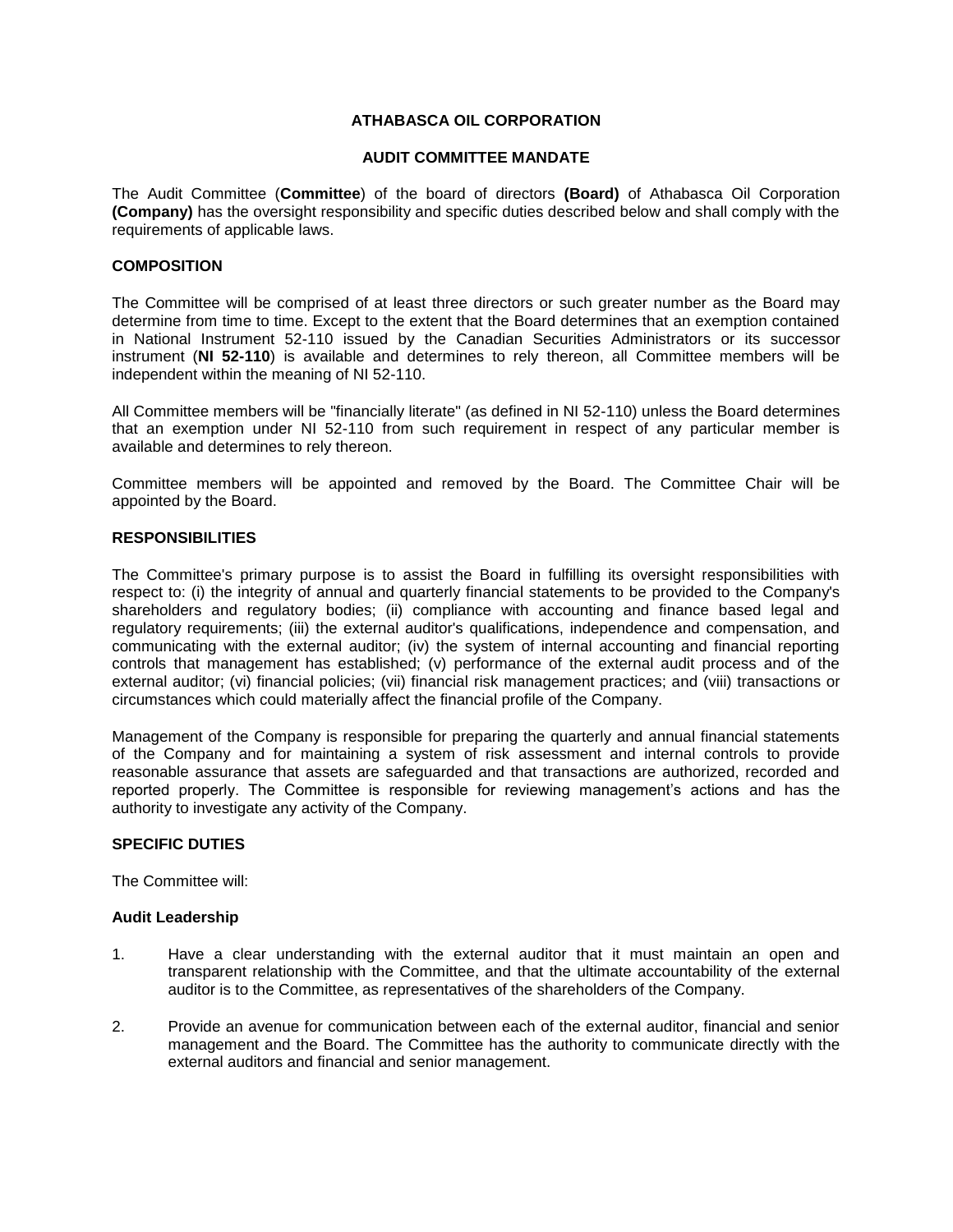## **Auditor Qualifications and Selection**

- 3. Subject to required shareholder approval of the appointment of auditors of the Company, be solely responsible for recommending to the Board: (i) the external auditor for the purpose of preparing or issuing an auditor's report or performing other audit review or attest services for the Company; and (ii) the compensation of the external auditor. The Committee is directly responsible for overseeing the work of the external auditor, including the resolution of disagreements between management and the external auditor regarding financial reporting and reviewing, considering and making a recommendation to the Board regarding a proposed discharge of the external auditor when circumstances warrant. In all circumstances the external auditor reports directly to the Committee. The Committee is entitled to adequate funding to compensate the external auditor for completing an audit and audit report or performing other audit, review or attest services.
- 4. Evaluate the external auditor's qualifications, performance and independence. Take all reasonable steps to ensure that the external auditor does not provide non-audit services that would disqualify it as independent under applicable law.
- 5. Review the experience and qualifications of the senior members of the external audit team and the quality control procedures of the external auditor. Ensure that the lead audit partner of the external auditor is replaced periodically, according to applicable law. Take all reasonable steps to ensure continuing independence of the external audit firm. Present the Committee's conclusions on auditor independence to the Board.
- 6. Review and approve policies for the Company's hiring of senior employees and former employees of the external auditor who were engaged on the Company's account and make recommendations to the Board for consideration.

#### **Process**

- 7. Pre-approve all audit services (which may include consent and comfort letters in connection with securities offerings). Pre-approve and disclose, as required, the retention of the external auditor for non-audit services to be provided to the Company or any of its subsidiaries permitted under applicable law. In the discretion of the Committee, annually delegate to one or more of its independent members the authority to grant pre-approvals. Approve all audit fees and terms and all non-audit fees.
- 8. Meet with the external auditor prior to the audit to review the scope and general extent of the external auditor's annual audit including: (i) the planning and staffing of the audit; and (ii) an explanation from the external auditor of the factors considered in determining the audit scope, including the major risk factors.
- 9. Require the external auditor to provide a timely report setting out: (i) all critical accounting policies, significant accounting judgments and practices to be used; (ii) all alternative treatments of financial information within International Financial Reporting Standards (**IFRS**) that have been discussed with management, ramifications of the use of such alternative disclosures and treatments and the treatment preferred by the external auditor; and (iii) other material written communications between the external auditor and management.
- 10. Take all reasonable steps to ensure that officers and directors or persons acting under their direction are aware that they are prohibited from coercing, manipulating, misleading or fraudulently influencing the external auditor when the person knew or should have known that the action could result in rendering the financial statements materially misleading.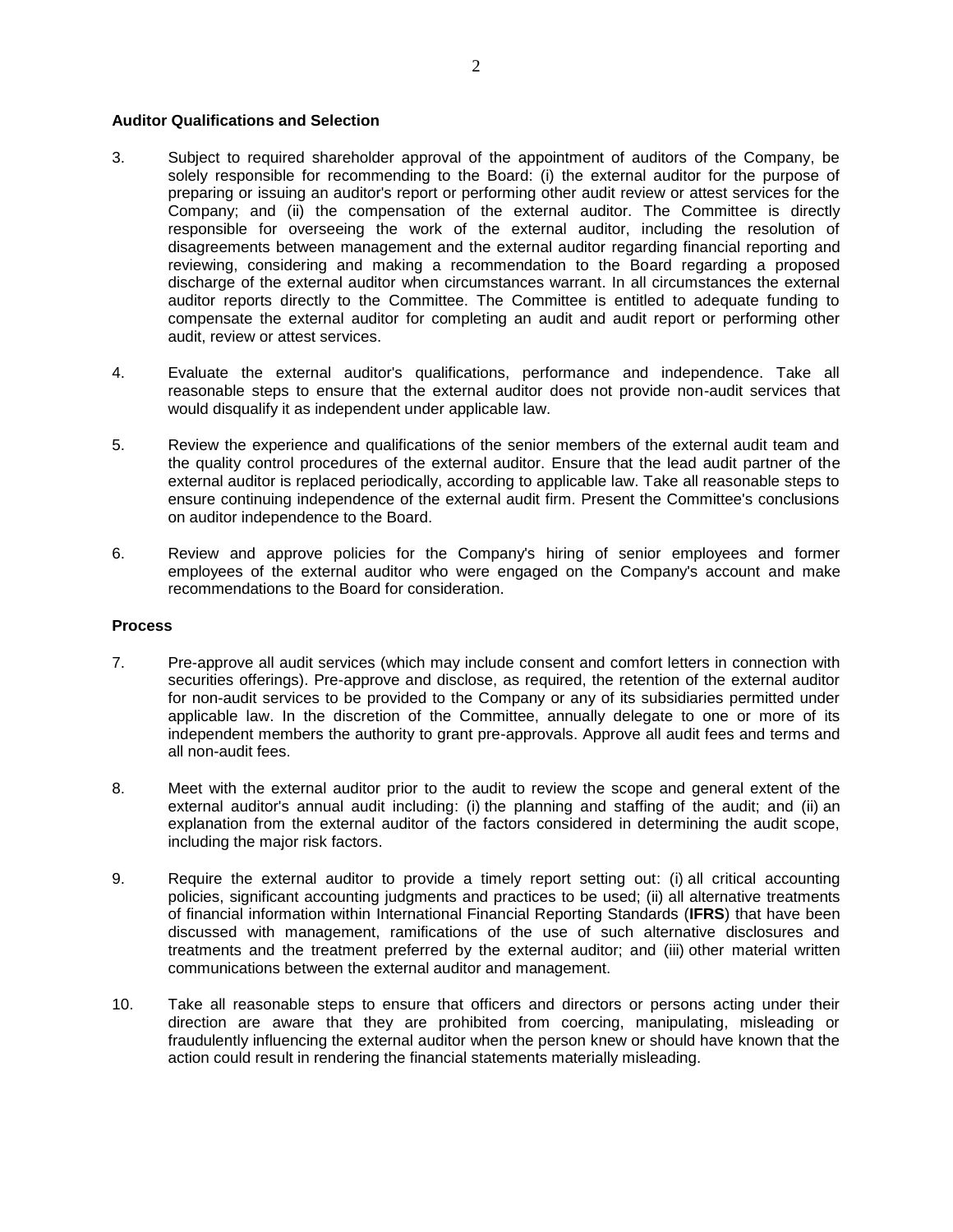- 11. Upon completion of the annual audit, review the following with management and the external auditor:
	- (a) The annual financial statements, including related notes and the Management's Discussion and Analysis of Financial Condition and Results of Operations (**MD&A**) of the Company for filing with applicable securities regulators and provision to shareholders, as required, as well as all annual earnings press releases before their public disclosure.
	- (b) The significant estimates and judgements and reporting principles, practices and procedures applied by the Company in preparing its financial statements, including any newly adopted accounting policies and the reasons for their adoption.
	- (c) The results of the audit of the financial statements and whether any limitations were placed on the scope or nature of the audit procedures.
	- (d) Significant changes to the audit plan, if any, and any serious disputes or difficulties with management encountered during the audit, including any problems or disagreements with management which, if not satisfactorily resolved, would have caused the external auditor to issue a non-standard report on the financial statements of the Company.
	- (e) The cooperation received by the external auditor during its audit, including access to all requested records, data and information.
	- (f) Any other matters not described above that are required to be communicated by the independent auditor to the Committee.

## **Financial Statements and Disclosure**

- 12. At least quarterly, as part of the review of the annual and quarterly financial statements, receive an oral report from the Company's counsel concerning legal and regulatory matters that may have a material impact on the financial statements.
- 13. Based on discussions with management and the external auditor, in the Committee's discretion, recommend to the Board whether the annual financial statements and MD&A of the Company, together with any annual earnings press releases should be approved for filing with applicable securities regulators and provision to the Company's shareholders, as required, prior to their disclosure.
- 14. Review the general types and presentation format of information that it is appropriate for the Company to disclose in earnings news releases or other earnings guidance provided to analysts and rating agencies.
- 15. Review with management and the external auditor the quarterly financial statements and MD&A and quarterly earnings releases prior to their release and recommend to the Board for consideration the quarterly results, financial statements, MD&A and news releases prior to filing them with or furnishing them to the applicable securities regulators and prior to any public announcement of financial results for the periods covered, including a written report of the results of the external auditor's reviews of the quarterly financial statements, significant adjustments, new accounting policies, any disagreements between the external auditor and management and the impact on the financial statements of significant events, transactions or changes in accounting principles or estimates that potentially affect the quality of financial reporting.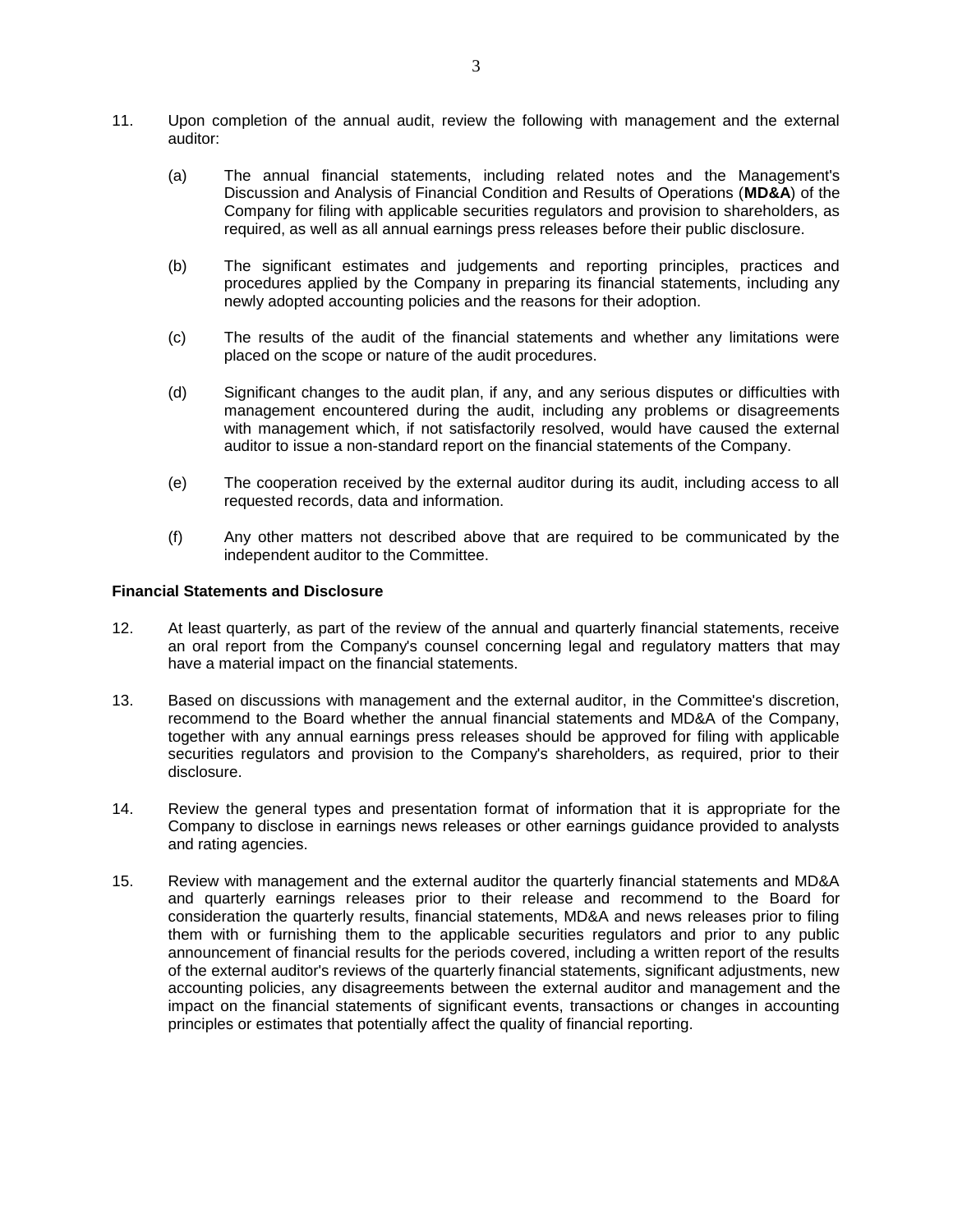## **Internal Control Supervision**

- 16. As required by applicable law, review with management and the external auditor the Company's internal controls over financial reporting, any significant deficiencies or material weaknesses in their design or operation, any proposed major changes to them and any fraud involving management or other employees who have a significant role in the Company's internal controls over financial reporting.
- 17. Review with management, the Chief Financial Officer and the external auditor the methods used to establish and monitor the Company's policies with respect to unethical or illegal activities by employees that may have a material impact on the financial statements.
- 18. Meet with management and the external auditor to discuss any relevant significant recommendations that the external auditor may have, particularly those characterized as "material" or "serious". Review responses of management to any significant recommendations from the external auditor and receive follow-up reports on action taken concerning the recommendations.
- 19. Review with management and the external auditor any correspondence with regulators or government agencies and any employee complaints or published reports which raise material issues regarding the Company's financial statements or accounting policies of the Company (as required).
- 20. Review with management and the external auditor any off-balance sheet financing mechanisms, transactions or obligations of the Company.
- 21. Review with management and the external auditor any material related party transactions.
- 22. Review with the external auditor the quality of the Company's accounting personnel. This review may occur without the presence of management. Review with management the responsiveness of the external auditor to the needs of the Company.

#### **Disclosure Controls and Procedures**

23. Periodically assess and be satisfied with the adequacy of procedures in place for the review of public disclosure of financial information extracted or derived from the applicable financial statements (other than the annual and quarterly required filings) for the Company.

#### **Financial Management**

- 24. Regularly review current and expected future compliance with covenants under all financing agreements.
- 25. Annually review the instruments the Company and its subsidiaries are permitted to use for shortterm investments of excess cash and, in the Committee's discretion, make recommendations to the Board for consideration.
- 26. Review the Company's compliance with required tax remittances and other deductions required by applicable law.

## **Financial Risk Management**

27. Receive reports from management with respect to risk assessment, risk management and major financial risk exposures.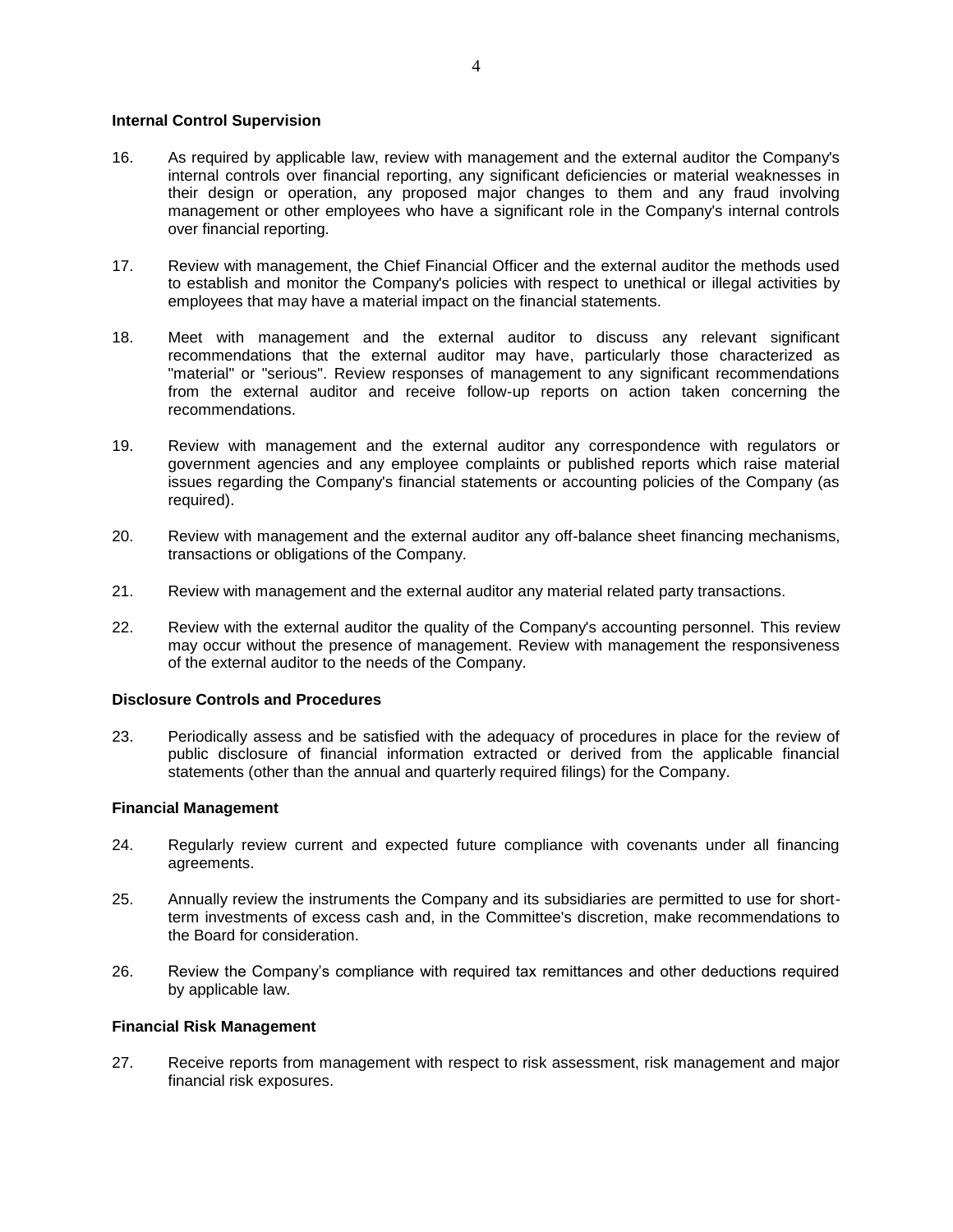- 28. Discuss with management guidelines and policies with respect to financial risk assessment and financial risk management, including the processes management uses to assess and manage the Company's financial risk.
- 29. Annually review the insurance program including coverage for property damage, business interruption, liabilities, and directors and officers.
- 30. Review any other significant financial exposures of the Company to the risk of a material financial loss including tax audits or other activities.
- 31. Report to the Board on the financial risks of the Company and make recommendations to the Board for consideration.
- 32. Establish procedures (through approval of the relevant sections of the Code of Business Conduct) for: (i) the receipt, retention, and treatment of complaints received by the Company regarding accounting, internal accounting and financial reporting controls, or auditing matters; and (ii) the confidential, anonymous submission by employees of concerns regarding questionable accounting or auditing matters.
- 33. Once or more annually, as the Committee decides, review and assess the Company's Code of Business Conduct and, in the Committee's discretion, recommend any changes to the Board for consideration.

## **Committee Reporting**

- 34. Following each meeting of the Committee, report to the Board on the activities, findings and any recommendations of the Committee.
- 35. Report regularly to the Board and review with the Board any issues that arise with respect to the quality or integrity of the financial statements of the Company, compliance with applicable law and the performance and independence of the external auditor of the Company.
- 36. Annually review and approve the information regarding the Committee required to be disclosed in the Company's Annual Information Form and Committee's report for inclusion in the annual Proxy Circular.
- 37. Prepare any reports required to be prepared by the Committee under applicable law.

#### **Committee Meetings**

- 38. Meet at least four times annually and as many additional times as needed to carry out its duties effectively. The Committee may, on occasion and in appropriate circumstances, hold meetings by telephone conference call.
- 39. Meet in separate, non-management, closed sessions with the external auditor at each regularly scheduled meeting.
- 40. Meet in separate, non-management, in camera sessions at each regularly scheduled meeting.
- 41. Meet in separate, non-management, closed sessions with any other internal personnel or outside advisors, as needed or appropriate.
- 42. A quorum for meetings of the Committee will be a majority of its members and the rules for calling, holding, conducting and adjourning meetings of the Committee will be the same as those governing the Board.